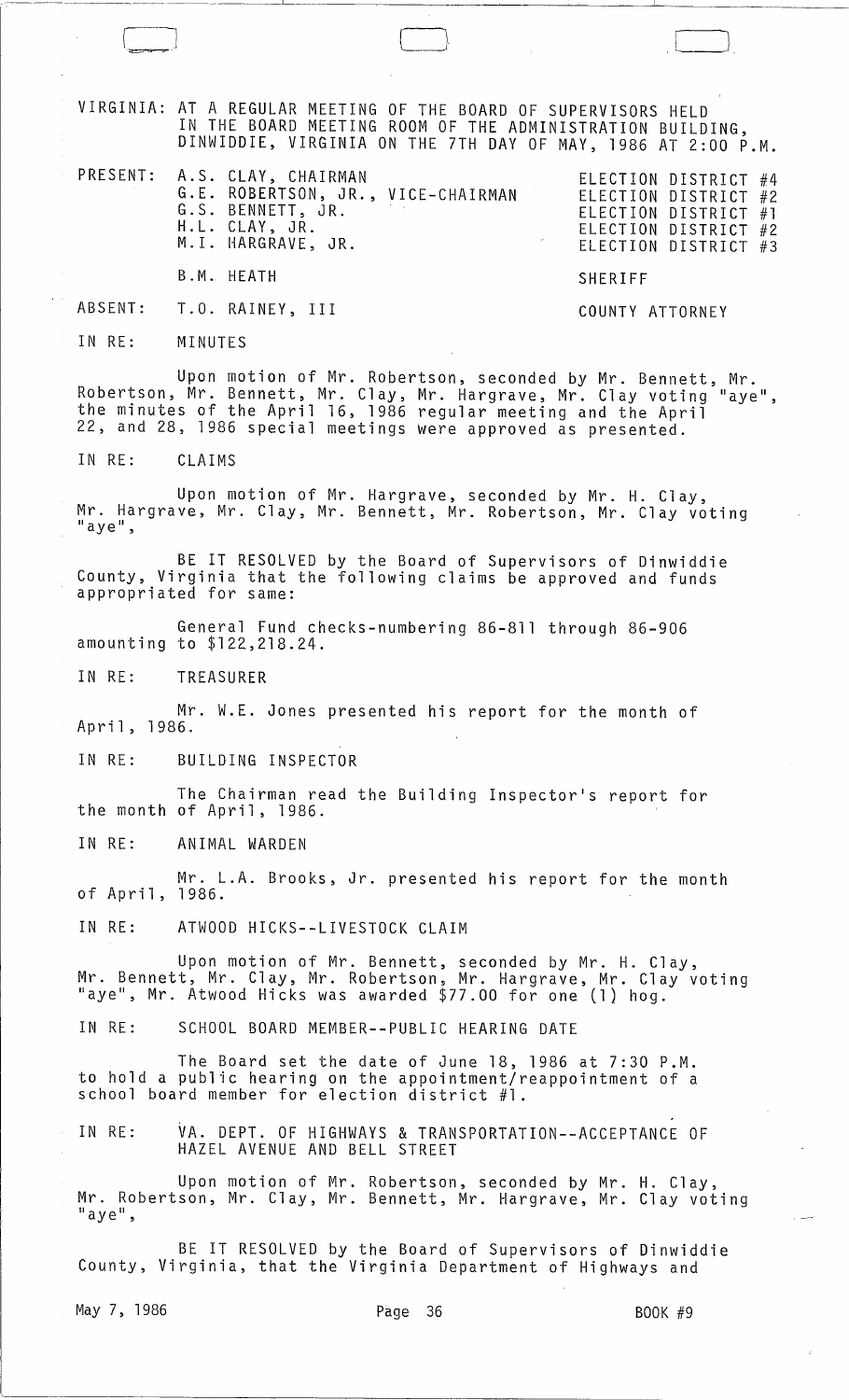Transportation is hereby requested to add to the secondary system a road known as Hazel Avenue in Oakhill Subdivision beginning at a point on Rt. 672, 0.27 miles east of Route 603, running in a southerly direction for a total length of 0.25 miles to dead end with turnaround; and

BE IT FURTHER RESOLVED by the Board of Supervisors of Dinwiddie County, Virginia, that the Virginia Department of Highways and Transportation is hereby requested to add to the secondary system a road known as Bell Street in Oakhill Subdivision, beginning at a point on Hazel Avenue 0.07 mile south of Route 672, running in an easterly direction thence in a northerly direction to Route 672 for a total length of 0.16 mile; and

BE IT FURTHER RESOLVED by the Board of Supervisors of Dinwiddie County, Virginia, that these roads, if accepted, be added to the secondary system of Dinwiddie County pursuant to Section 33.1-229 of the Code of Virginia of 1950 as amended; and

BE IT FURTHER RESOLVED that the Board of Supervisors of Dinwiddie County, Virginia, does hereby guarantee the Commonwealth of Virginia an unrestricted right-of-way of 50 feet with necessary easements for cuts, fills, and drains recorded in Plat Book 2, Page 8-A, dated March, 1946 and Deed Book 233, Page 388, dated March 21, 1985; and

BE IT FURTHER RESOLVED by the Board of Supervisors of Dinwiddie County, Virginia that the original developer or successor developers no longer have any real, equitable or speculative interest in said subdivision.

IN RE: VIRGINIA DEPT. OF HIGHWAYS & TRANSPORTATION

Mr. MacFarland Neblett, Resident Engineer and Mr. Harold Dyson, Assistant, Va. Dept. of Highways & Transportation appeared before the Board to answer any questions they might have.

Mr. Hargrave expressed his concern about the money being spent on improvements to the guard rail on 1-85 when the citizens of Dinwiddie County are riding in mud on some of the secondary roads. He stated he would like to change the thinking of those who make the decisions on how the money is spent. Mr. Neblett said the work is being done with federal funding designated for safety improvements on the interstate system. He suggested the Board might want to consider contacting their congressional representatives about the designation of funds.

Mr. A. Clay read a letter the Board received from the Highway Department concerning a speed reduction request on U.S.  $\,$ Rt. 1 at Dewitt. The District Traffic & Safety Office completed the necessary study and based on the information obtained, a reduced speed limit is not warranted. The letter stated, however, they do plan to paint a No Parking Area in front of the store on the highway right-of-way at this intersection to help alleviate the site distance problems.

IN RE: STREETNAMING & NUMBERING SYSTEM--AWARD OF CONTRACT

Wendy Quesenberry, Executive Assistant, presented the following three proposals to provide a streetnaming and numbering system for the County:

> R. Stuart Royer & Associates - \$104,994 HDH Associates - \$90,350 Planning Management Associates - \$54,440

The proposals are broken into 4 categories:

The establishment of a grid system; the street directory and map guide booklets; a county map; and erection of street signs. Mrs. Quesenberry stated the street signs could be deleted at this time because this is a construction job and professional firms could not submit a bid.

 $\sim 10^{-1}$ 

 $\hat{N}_{\rm{max}}$  ,  $\hat{N}_{\rm{max}}$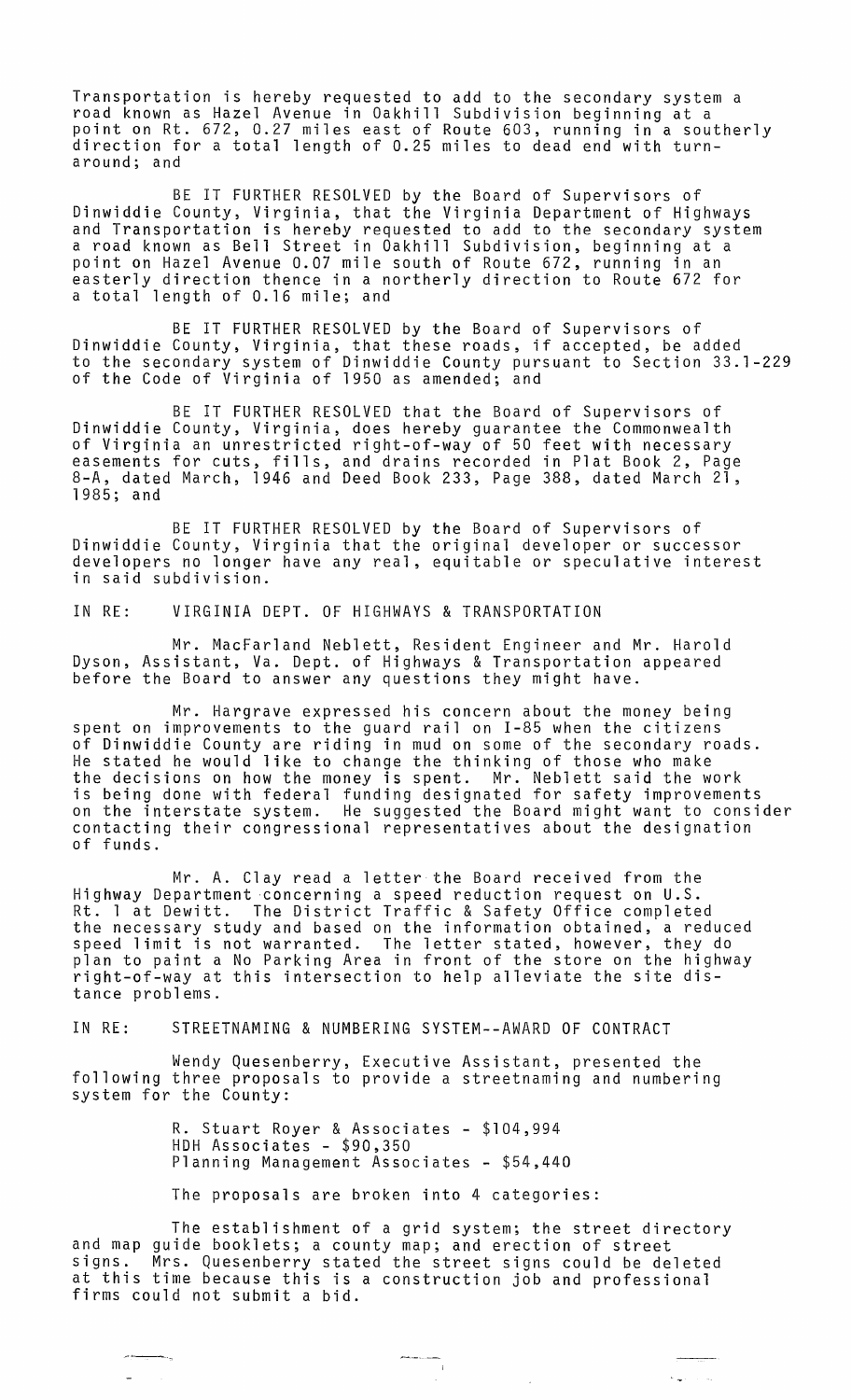She stated the Request for Proposals method was used for bidding because the staff felt cost should not be the major deciding factor. This project is going to have a great impact on every citizen of the County, and without staff expertise and a county planner, the County must have a firm that has had experience in this kind of project and can proceed with little guidance.

 $\Box$ 

Mrs. Quesenberry recommended that the Board authorize the County Administrator to negotiate a contract with the firm of R. Stuart Royer and Associates because there are certain items in the proposal that she felt could be negotiated down. She stated the recommendation was based on the firm's experience in this type of work and their familiarity with the County. Experience in this type of work was something the other two firms did not have. She added that the cost submitted by R. Stuart Royer was in line with staff estimates of what it would take to do the job.

. She also asked that the firm be allowed to start their preliminary work, but that the major part of the project be postponed until a new County, Planner was hired. Since the Planning office will pick up the responsibility of streetnaming and house numbering when the firm completes its job, she felt the new Planner should be involved in the project. She added that she did not think a 30 to 40 day delay would jeopardize the County's cutover date.

Mr. H. Clay asked if Mrs. Quesenberry was stating this would be a new venture for the other two firms and the County would.basicly be the guinea pig. Mrs. Quesenberry stated that was correct. Mr. Hargrave added that the loss of a County Planner was also a factor in the need for a firm with experience.

Upon motion of Mr. Robertson, seconded by Mr. H. Clay, Mr. Robertson, Mr. Clay, Mr. Hargrave, Mr. Bennett, Mr. Clay voting<br>"aye", the County Administrator was authorized to negotiate a contract with R. Stuart Royer and Associates to provide a streetnaming and numbering system for the County.

Mr. H. Clay asked about the ordinance that is required. Mrs. Quesenberry stated the ordinance must be in place before the system is put into effect and after consulting with the firm and the County Attorney, she would be back to the Board with a recommended ordinance.

IN RE: APPOINTMENTS--YOUTH SERVICES COMMISSION

Upon motion of Mr. H. Clay, seconded by Mr. Bennett, Mr. Clay, Mr. Bennett, Mr. Robertson, Mr. Hargrave, Mr. Clay voting "aye", the following appointments were made to the Youth Services Commission:

Patricia -Mason, Anna Hargrave, Kathy Cook,· Susie Bain, Mason Coleman, Tripp Marable; .. terms expir.ing ·1987; Charles Hawkins, Kay Winn, Diane Harroway, Barbara Goodman and Carol Barnes, ·terms expiring 1989.

IN RE: EXECUTIVE SESSION - , journalist and the set of the set of the set of the set of the set of the set of the set of the set of the set of the set of the set of the set of the set of the set of the set of the set of th

Upon motion of Mr. H. Clay, seconded by Mr. Bennett, Mr. Clay, Mr. Bennett, Mr. Robertson, Mr. Hargrave, Mr. Clay voting "aye", pursuant to Sec. 2.1-344 (6) of the Virginia Freedom of Information"Act, the Board moved into Executive Session at 2:33 P.M. to discuss legal matters. The meeting reconvened into Open Session at 3:05 P.M.

IN RE: ADJOURNMENT

Upon motion of Mr. Robertson, seconded by Mr. Bennett, Mr. Robertson, Mr. Bennett, Mr. Clay, Mr. Hargrave, Mr. Clay voting<br>"aye", the meeting was adjourned until 7:30 P.M., May 13, 1986.

BOOK #9 PAGE 37 May 7, 1986 May 13, 1986